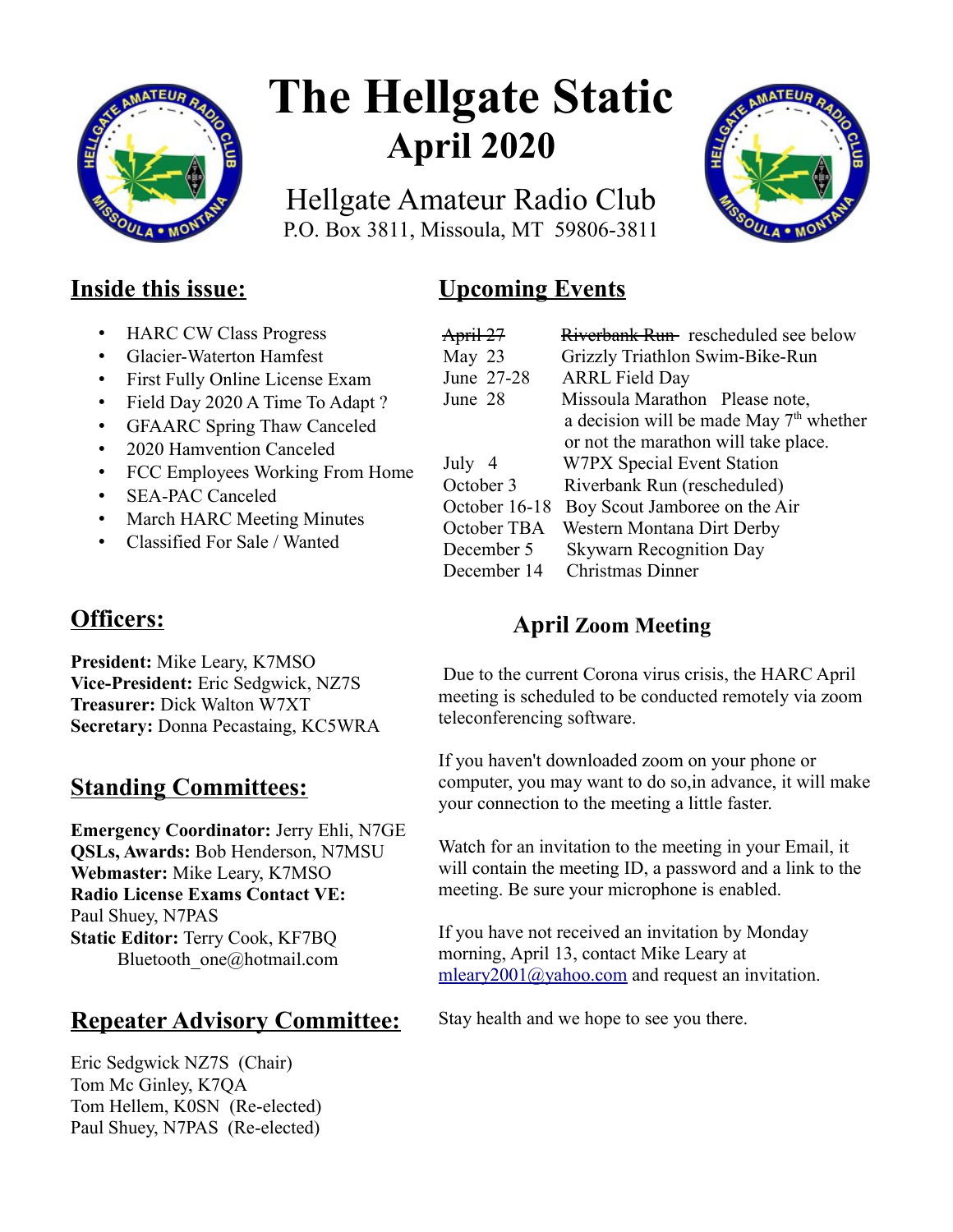## **HARC CW Class Moving Along**

HARC's CW class, a project of the HF Committee, is making marvelous progress. Three of the group, who had been working on learning the Morse Code for some time themselves, are now already at the stage of making CW, on the air, contacts. Joe, AG7FH, already has his first CW QSO QSL in hand. Dave, K7MTD, has more than half a dozen QSOs to his credit. Bryce, AF7RQ, has yet to report his recent results.

As this report is being written this advanced group was preparing to participate in a CW contest, the Sasquatch Stomp, a low-key event on Friday, April 3rd. Unlike most CW contests, the Stomp is a good humor gathering of brass pounders much more intent on having a good time and meeting new people than racking up a big score. In fact, the points awarded for QSOs are negative! The aim, so far as score is important at all, is to hit the rock bottom, the lowest score in the contest.

Our class members will be competing with one another. The winner, the one with the score deepest in the hole, will be designated the Official HARC Sasquatch by the HF Committee.

Those who were starting from scratch at learning the code soon ran into a familiar snag. The sounds of the letters, numerals, and special signs of the radiotelegraph code can be mastered only by practice and more practice. Our esteemed educational theorists disdain "drill and practice" as a learning method, but it is the only way to learn a good many things, like the vocabulary and grammar of a new language, for example, or playing a musical instrument. Those with the grit and determination to power through this stage are amply rewarded and may justifiably be proud of their accomplishment.

# **Glacier-Waterton International Hamfest**

Registration is now open for the 86th Annual hamfest to be held July 17-19 2020. Registration fees have been reduced this year to help offset increases in fees for campground use. Hamfest registration can be done online at [www.gwhamfest.org](http://www.gwhamfest.org/) and clicking on the registration tab. Remember you must contact the Glacier Meadows Campground to reserve a camp site. Full services are going quickly so don't delay. You can call them during normal business hours at 406-226-4479 or make reservations online at <https://glaciermeadowrvpark.com/>As this issue of the Hellgate Static went to press, the hamfest is still on. Please check the website frequently for any updates.

## **The First remote All-Online Amateur Radio License Exam**

On March 26<sup>th</sup> 2020 a remote test working group ran an "all-virtual" amateur radio technician license exam for the first time in history! With support from W5YI-VEC and FCC Chairman Ajit Pai.

Joseph Talbot sat the exam and his FCC Technician license callsign KJ7NNU was granted on March 27.

Since 2010 there have been other exams sessions carried out remotely but they have had an in-person proctor present at the exam session. This was the first remote online Technician exam session carried out with everybody online.

Stay tuned, we hope to have a scalable solution available for broader use soon!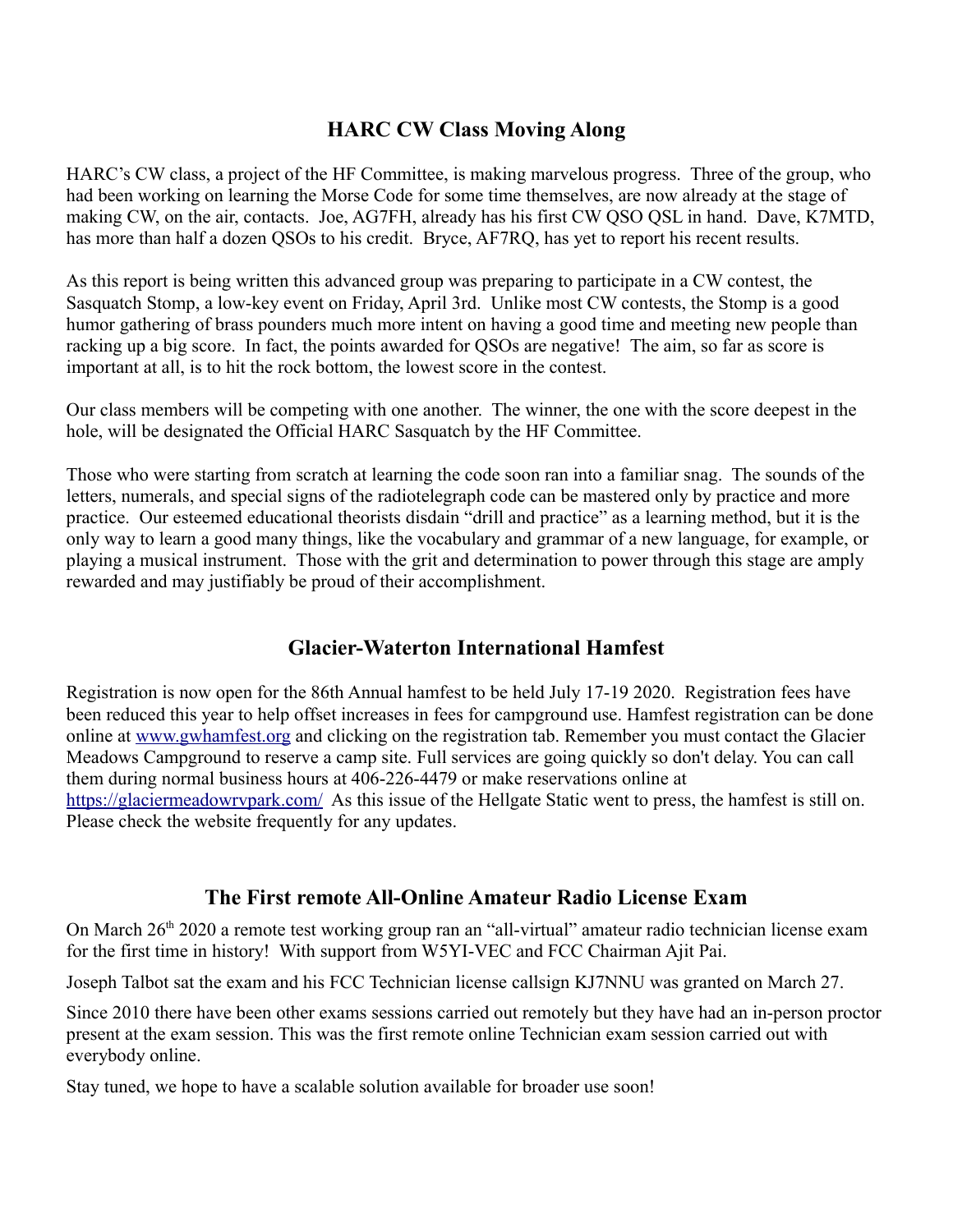## **Field Day 2020 — A Time to Adapt**

#### **from ARRL.ORG**

03/27/2020

Many individuals and groups organizing events for **[Field Day](http://www.arrl.org/field-day)** 2020 have been contacting ARRL for guidance on how to adapt their planned activities in this unprecedented time of social distancing and uncertainty.

"Due to the unique situation presented this year, this can be an opportunity for you, your club, and/or group to try something new," ARRL Contest Manager Paul Bourque, N1SFE, said. "Field Day isn't about doing things the same way year after year. Use this year to develop and employ a new approach that is in line with the current circumstances."

Social distancing and state and local requirements very likely will impact just how — and even whether you are able to participate in Field Day this year. ARRL continues monitoring the coronavirus situation, paying close attention to information and guidance offered by the Centers for Disease Control and Prevention (**[CDC](https://www.cdc.gov/coronavirus/2019-ncov/index.html)**). If social distancing means that Class A with a 30-member team set up in a city park won't work this year, then it's time for a Plan B. Part of the Field Day concept has always been adapting your operation to the situation at hand. At its heart, Field Day is an emergency communication demonstration. Field Day rules are flexible enough to allow individuals and groups to adjust their participation and strategies in a way that still addresses their needs while being fun. Some possibilities:

- Encourage club members to operate from their home stations on emergency power (Class E).
- Use the club's repeater as a means for individual participants to keep in touch during the event.
- Family members interested in operating Field Day and unable to participate as part of a larger group may want to consider setting up a portable station in the backyard with a temporary antenna.

One big impact this year will be a decline in public visibility and any interaction with the visitors. Prudence may dictate dispensing with the ham radio PR table to attract passersby, should you set up in a more public location. It's okay not to score all the bonus points you may have attempted in the past. Local and served agency officials may be unwilling to visit, which is understandable under the circumstances. Do be sure to reach out to them as part of your preparations and remind them that you look forward to continuing your working relationship with them in the future.

The impact will differ from place to place, so ARRL recommends that all amateur radio clubs participating in Field Day stay in regular contact with local or state public health officials for their advice and guidance on hosting Field Day activities.

Demonstrating an understanding of the health crisis we all face and your willingness to adapt will show that you and your club or group are good working partners with local or served agencies.

"With any emergency preparedness exercise, it's not about adapting the situation to your operation, it's about adapting your operation to the situation that presents itself," Bourque said. "Try something different. Learn something new about how you prepare. It may be a challenge, and you may have to ask yourself if you're up to the challenge. We hope to hear you on the air over the June 27 – 28 weekend." — *Thanks to Paul Bourque, N1SFE, and Dan Henderson, N1ND*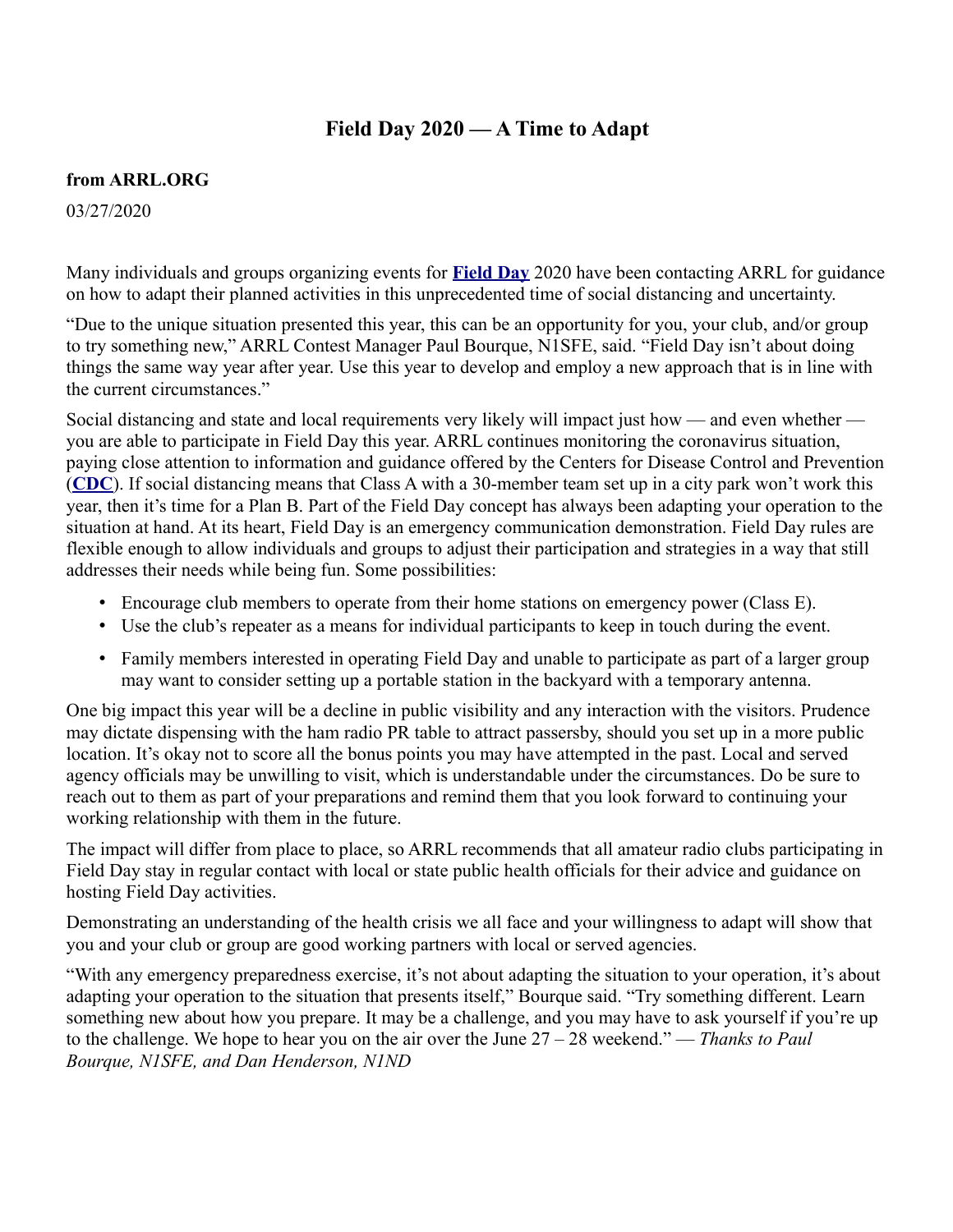# **Great Falls Area Radio Club** - **Spring Thaw Canceled**

Spring Thaw 6, hamfest which was scheduled to be held on 2 May in Great Falls is now canceled. With the national health emergency and extension of the social distancing requirements running through 30 April.

# **2020 Hamvention Canceled**

The Hamvention Executive Committee has decided to cancel Hamvention for this year. This decision is extremely difficult but with around two months until the gathering and the current Coroa virus crisis, the committee felt that it is the only prudent choice.

## **FCC Offices Closed Some Employees Working From Home**

If you are waiting on the FCC to issue a new or renewal License... or possibly any FCC action, you may want to take a patience pill.

ARRL FCC Counsel, David Siddall, K3ZJ, posted that the FCC will be shuttering their offices, and personnel will be telecommuting until further notice. What affect that will have on operations, I don't know, but I would suspect that new licenses and renewals may be delayed.

## **SEA-PAC Convention Canceled**

With approximately 60 days until the event, the Executive Committee has made the decision to cancel the SEA-PAC convention for 2020. Convention fees paid will be refunded.

This conclusion is based on the deadly seriousness of the virus, the rate of expansion, and the recovery time after the crisis apex is achieved. But more importantly, it is based on the genuine concern for the health and safety of the attendees, vendors and presenters.

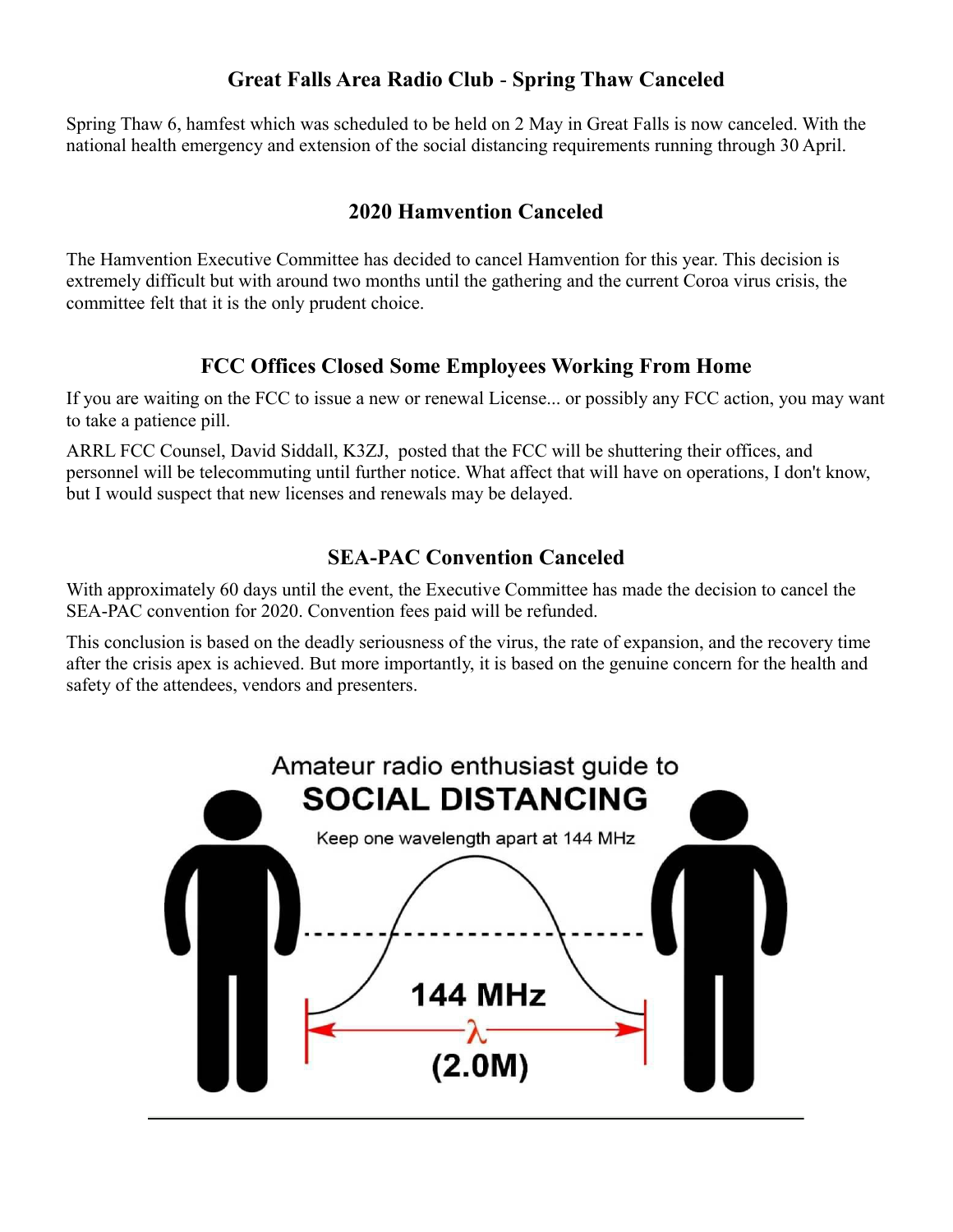## **Tentative March Meeting Minutes**

**Members Present:** Donna Pecasting KC5WRA, Eric Sedgwick NZ7S, Dick Walton W7XT, Paul Shuey N7PAS, Jeri Shuey N7JGS, Andy Commons KF7CBY, Tom Hellem K0SN, Tom McGinley K7QA, Jackie Harrington KC7RBC, Mike Leary K7MSO, Kevin Kerr W1KGK, Bryce Nordgren AF7RQ, Mathew Walter (new Tech.)

**Test Results:** Two tests administered with both candidates passing.

**Program:** ARRL Montana Section Manager Paul Stiles KF7SOJ, and Section Emergency Coordinator Jim Fuller N7VR, presented a program about the Amateur Radio Emergency Service, ARES. Jim will likely soon appoint an Emergency Coordinator (EC) or District Emergency Coordinator for this area.

**Approval of January Meeting Minutes:** Moved by Donna, Seconded by Bryce, approved.

**Treasurer Report:** By Dick Walton, who mentioned that some surplus equipment was sold at Argus fest for \$155. Tom Hellum has also sol some other surplus which brought \$360.00, and the clubs Icom 736 was sold for \$250.00. HARC will reimburse Dick Walton \$500 for the cost of the generator he purchased on behalf of the club. The report was approved on a motion by Donna and second by Paul.

**Repeater Committee Report:** By Paul, all repeaters are operational.

**HF Committee Report:** Dick announced that the CW class is still going on Tuesday evenings at 7:00.

#### **Wednesday night VHF net control assignments:**

11 March. Eric NZ7S 18 Feb. 29 March Mike K7MSO 01 April Donna KC5WRA 08 April Andy KF7CBY

Next Meeting: Monday April 13<sup>th,</sup>

# **--- Classified For Sale / Wanted ---**

#### **FOR SALE:**

Astron RS-35M linear power supply \$125 Yaesu FT-890AT transceiver, with matching PS \$500 CW filter--recent alignment. Pyramid PS-26KX adjustable voltage power supply \$50 Icom PS-125 power supply- companion to several Icom transceivers \$125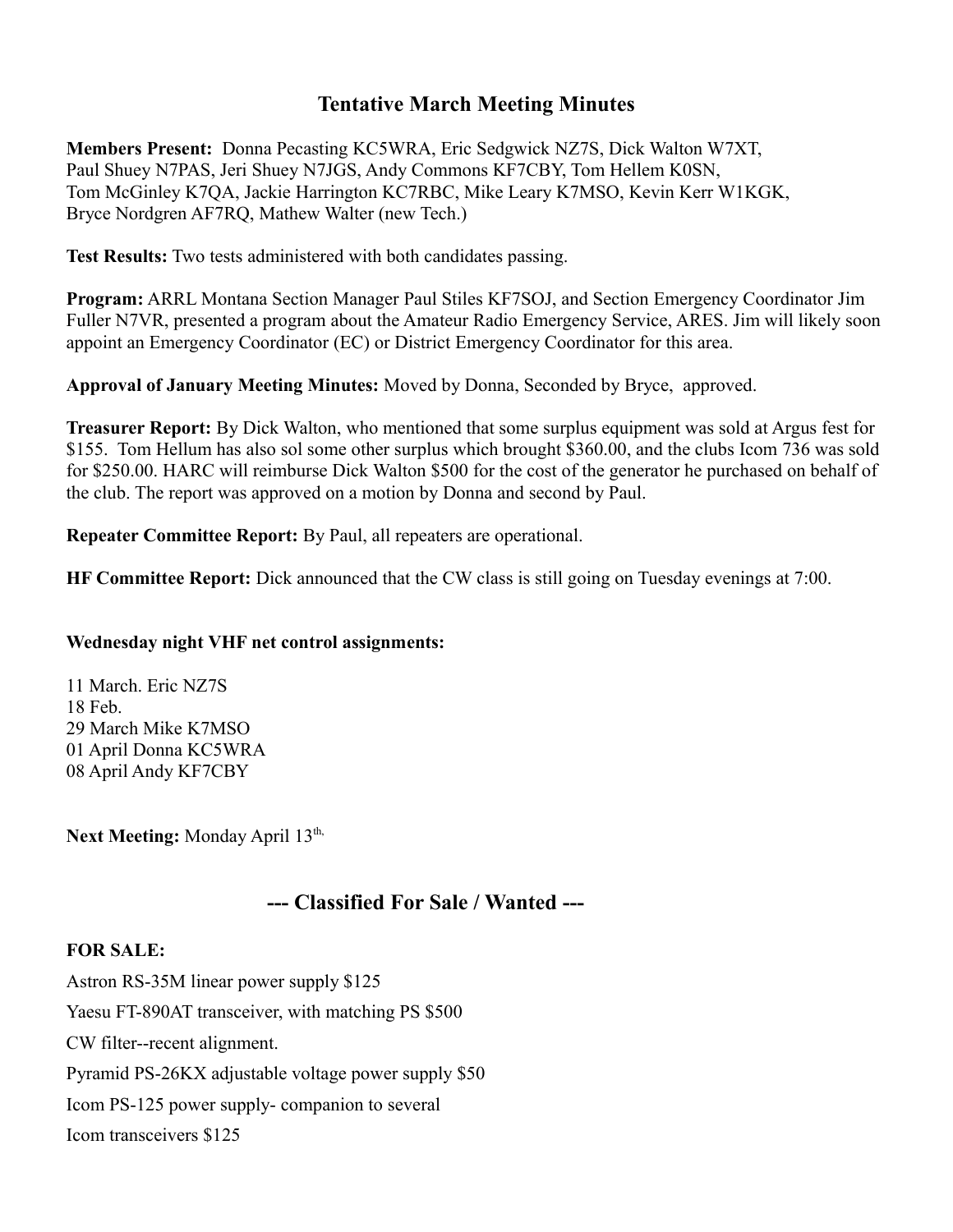TenTec 238 antenna tuner—highly efficient \$250 Bencher BY-1 CW paddle \$100 MFJ CW paddle—similar to Bencher \$50 Vibroplex single lever CW paddle \$100 **Contact: Dick Walton, W7XT, mtcwop[atsign]gmail[dot]com** 

--------------------------------------------------------------------------------------------------------------------------------

#### **FOR SALE:**

Vertical antennas: Comet GP-3. (2 M) \$75 Comet GP-15. (2 M, 70 cm, 6 M). \$125 Cushcraft Ringo Ranger (2 M). \$40 Beams: Cushcraft A270105, 5 element, (2 M, 70 cm). \$100 \* HyGain VB-214, 14 element, (2 M). \$125 \* \* With Ham Rotor, CDE Control box, 8 conductor wire, add \$150 Tuners: MFJ-949E, High frequency 160-10M, 300 watt. \$100 Icom- AH-4, automatic tuner High frequency. \$170 \* \* Icom AH-4 includes 150 feet # 12 copper wire. Radios: Kenwood TS-570S, with CW filter, \$300 Classic Station rig: Drake 'C' line TWINS, L-4B 2,000 Watt AMPLIFIER, MN 2000 \*\* \*\* R4C has all 15 crystal slots filled for wide frequency coverage. \*\* R4C has all 3 CW filters, (1500, 500, 250 cycles). \*\* R4C has operational Noise Blanker. \*\* T4Xc has full power out 175-225 watts 10m-160m. \*\* T4Xc comes with 4 or 6 spare Final tubes. \*\* AC-4/MS-4 Power supply with Speaker included w/Twins. \*\* Shure 44 mic goes with the Twins. \*\* Power supply for L-4B included with Amplifier. \*\* Heathkit Cantenna HN-31 included with station. \*\* Have spare tubes (circuits) for the Twins Prefer to sell Drake Station as one unit for \$1,500. Will sell Twins for \$800. Will sell L4B (with Pwr Spply) for \$650.